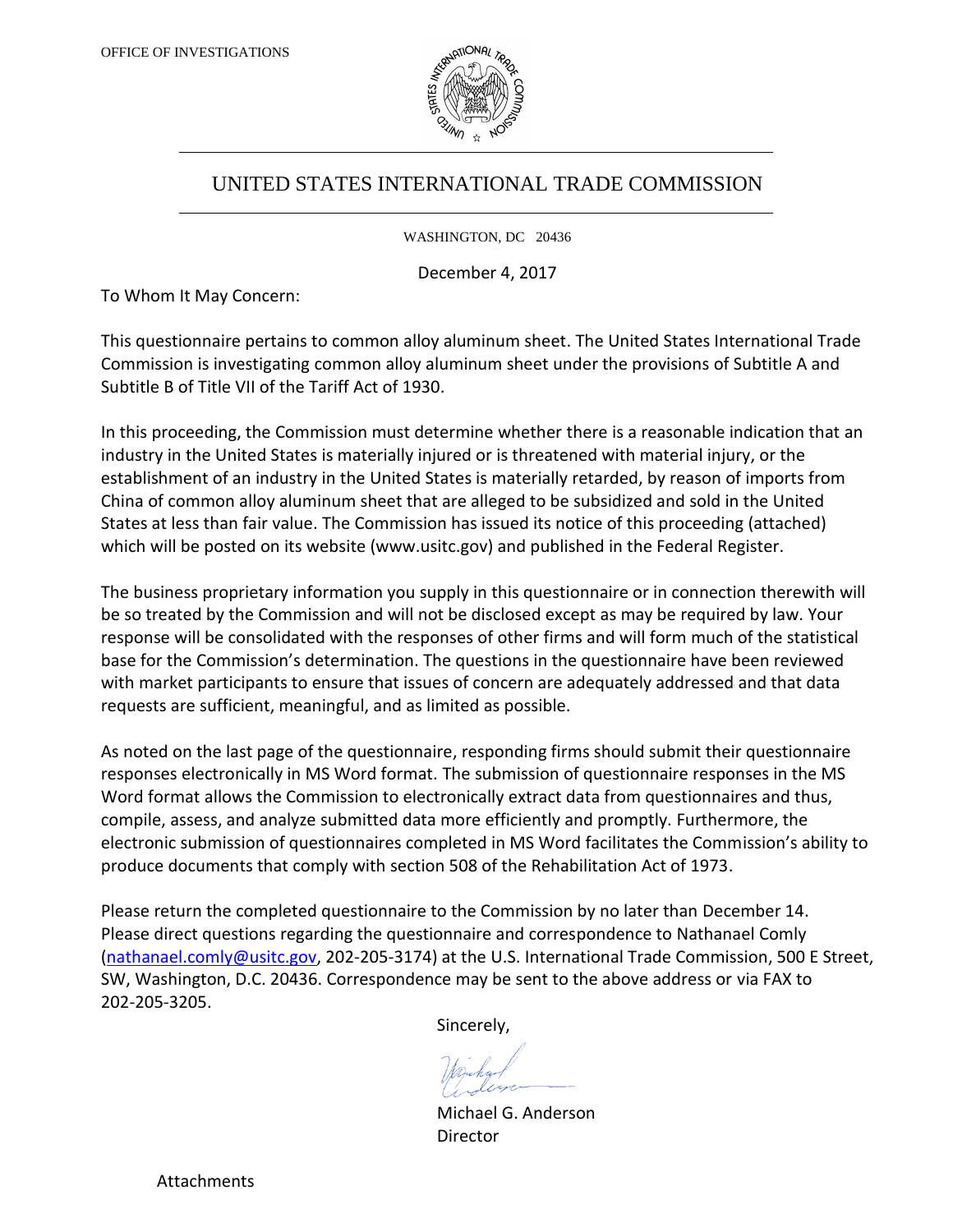# **UNITED STATES INTERNATIONAL TRADE COMMISSION Washington, DC**

## **Investigation Nos. 701-TA-591 and 731-TA-1399 (Preliminary)**

### **Common Alloy Aluminum Sheet from China**

Institution of Antidumping and Countervailing Duty Investigations and Scheduling of Preliminary Phase Investigations.

**AGENCY:** United States International Trade Commission.

#### **ACTION:** Notice.

**SUMMARY:** The Commission hereby gives notice of the institution of investigations and commencement of preliminary phase antidumping and countervailing duty investigation nos. 701-TA-591 and 731-TA-1399 (Preliminary) pursuant to the Tariff Act of 1930 ("the Act") to determine whether there is a reasonable indication that an industry in the United States is materially injured or threatened with material injury, or the establishment of an industry in the United States is materially retarded, by reason of imports of common alloy aluminum sheet from China, provided for in subheadings 7606.11.30, 7606.11.60, 7606.12.30, 7606.12.60, 7606.91.30, 7606.91.60, 7606.92.30, and 7606.92.60 of the Harmonized Tariff Schedule of the United States, that are alleged to be sold in the United States at less than fair value and alleged to be subsidized by the Government of China. The Commission must reach a preliminary determination in antidumping and countervailing duty investigations in 45 days, or in this case by January 16, 2018. The Commission's views must be transmitted to Commerce within five business days thereafter, or by January 23, 2018.

**DATE:** December 1, 2017.

**FOR FURTHER INFORMATION CONTACT:** Nathanael N. Comly (202-205-3174), Office of Investigations, U.S. International Trade Commission, 500 E Street SW, Washington, DC 20436. Hearing-impaired persons can obtain information on this matter by contacting the Commission's TDD terminal on 202-205-1810. Persons with mobility impairments who will need special assistance in gaining access to the Commission should contact the Office of the Secretary at 202-205-2000. General information concerning the Commission may also be obtained by accessing its internet server (*[https://www.usitc.gov](https://www.usitc.gov/)*). The public record for these investigations may be viewed on the Commission's electronic docket (EDIS) at *[https://edis.usitc.gov](https://edis.usitc.gov/)*.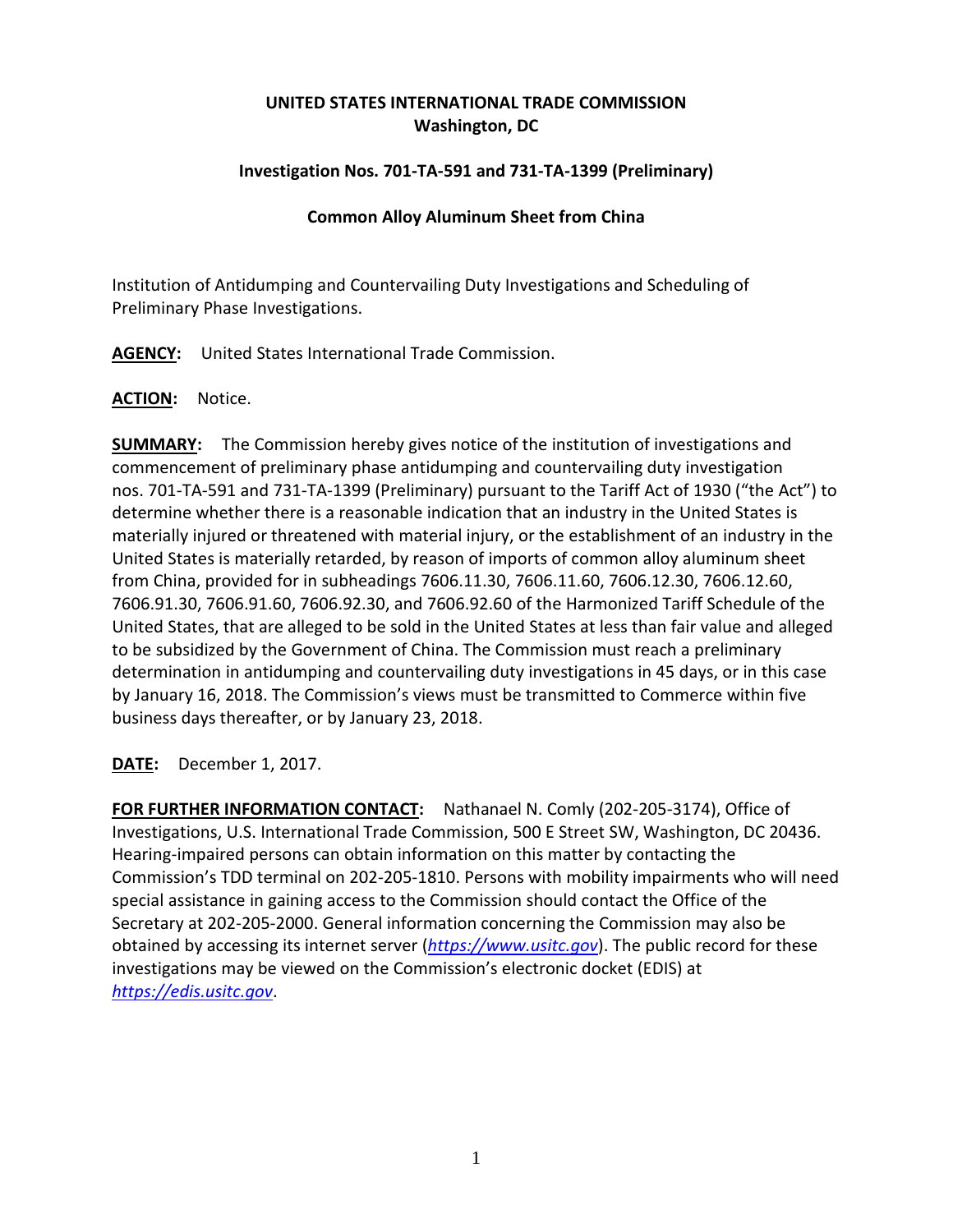#### **SUPPLEMENTARY INFORMATION:**

**Background.**--These investigations are being instituted, pursuant to sections 703(a) and 733(a) of the Tariff Act of 1930 (19 U.S.C. 1671b(a) and 1673b(a)), in response to a notification of investigations self-initiated by the U.S. Department of Commerce deemed by the Commission as having been filed on December 1, 2017.

For further information concerning the conduct of these investigations and rules of general application, consult the Commission's Rules of Practice and Procedure, part 201, subparts A and B (19 CFR part 201), and part 207, subparts A and B (19 CFR part 207).

**Participation in the investigations and public service list.**--Persons wishing to participate in the investigations as parties must file an entry of appearance with the Secretary to the Commission, as provided in sections 201.11 and 207.10 of the Commission's rules, not later than seven days after publication of this notice in the *Federal Register*. Industrial users and (if the merchandise under investigation is sold at the retail level) representative consumer organizations have the right to appear as parties in Commission antidumping duty and countervailing duty investigations. The Secretary will prepare a public service list containing the names and addresses of all persons, or their representatives, who are parties to these investigations upon the expiration of the period for filing entries of appearance.

**Limited disclosure of business proprietary information (BPI) under an administrative protective order (APO) and BPI service list.**--Pursuant to section 207.7(a) of the Commission's rules, the Secretary will make BPI gathered in these investigations available to authorized applicants representing interested parties (as defined in 19 U.S.C. 1677(9)) who are parties to the investigations under the APO issued in the investigations, provided that the application is made not later than seven days after the publication of this notice in the *Federal Register*. A separate service list will be maintained by the Secretary for those parties authorized to receive BPI under the APO.

**Conference.**--The Commission's Director of Investigations has scheduled a conference in connection with these investigations for 12:30 p.m. on Thursday, December 21, 2017, at the U.S. International Trade Commission Building, 500 E Street SW, Washington, DC. Requests to appear at the conference should be emailed to [William.bishop@usitc.gov](mailto:William.bishop@usitc.gov) and [Sharon.bellamy@usitc.gov](mailto:Sharon.bellamy@usitc.gov)) (DO NOT FILE ON EDIS) on or before December 19, 2017. Parties in support of the imposition of countervailing and antidumping duties in these investigations and parties in opposition to the imposition of such duties will each be collectively allocated one hour within which to make an oral presentation at the conference. A nonparty who has testimony that may aid the Commission's deliberations may request permission to present a short statement at the conference.

**Written submissions.**--As provided in sections 201.8 and 207.15 of the Commission's rules, any person may submit to the Commission on or before December 27, 2017, a written brief containing information and arguments pertinent to the subject matter of the investigations. Parties may file written testimony in connection with their presentation at the